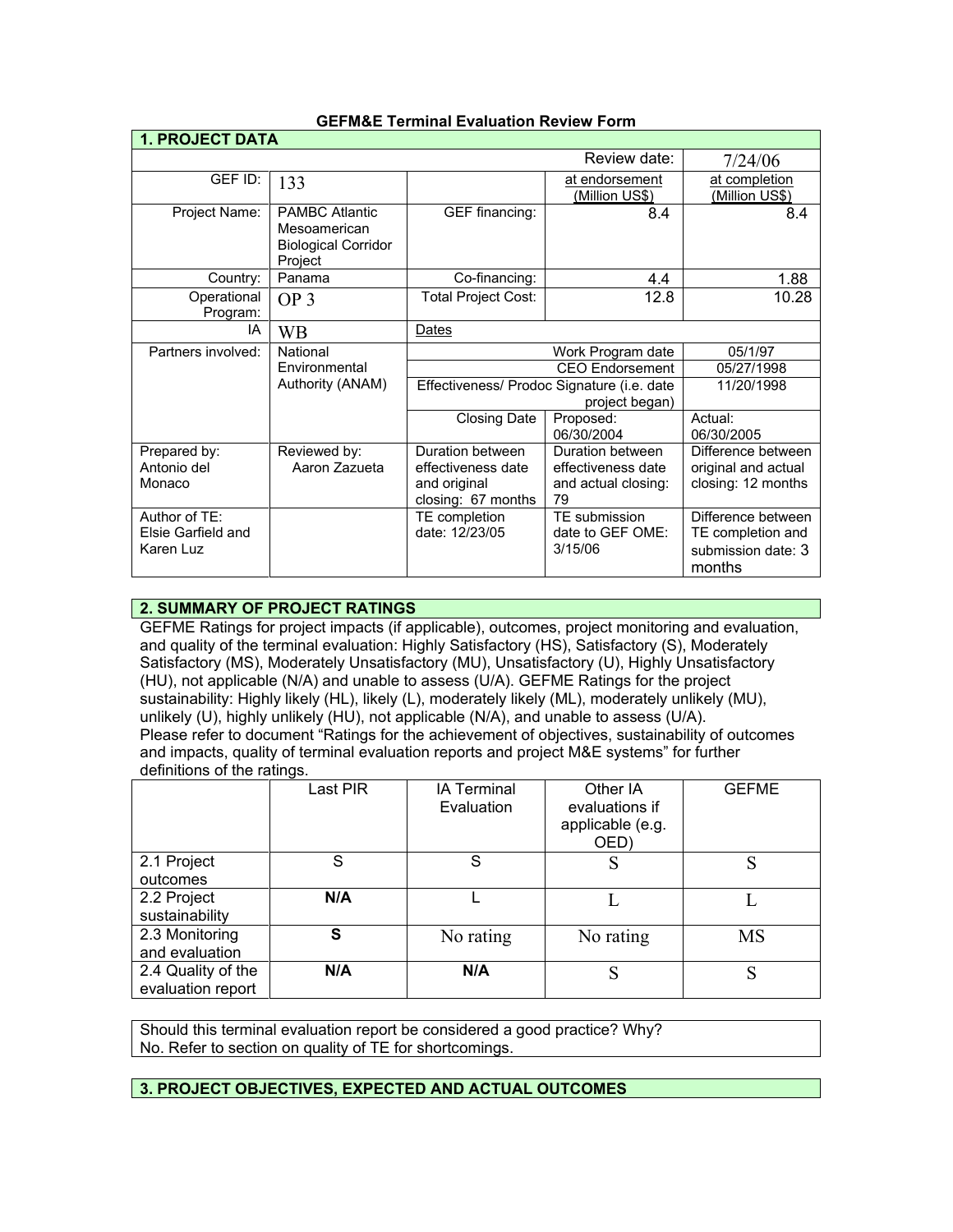### **3.1 Project Objectives**

• **What are the Global Environmental Objectives? Any changes during implementation?** According to the project document: To address the root causes leading to migration to, and expansion of, the agricultural frontier while enhancing on-site protection of areas of high biodiversity values both inside and outside of protected areas.

According to the TE, to contribute to the long-term conservation and sustainable use of biodiversity in the Panamanian portion of the Mesoamerican Biological Corridor (PAMBC).

• **What are the Development Objectives? Any changes during implementation?** According to the project document:

- (i) to direct resources for investment and technical assistance towards priority areas of rural poverty to reduce natural resource degradation and outmigration; and
- (ii) to conserve biodiversity in areas of global and regional interest and maintain integrity of the MBC on the Atlantic Coast.

The project focuses one set of instruments on the poorer and more populous central and southern provinces of the Pacific to reduce the outmigration that pushes the agricultural frontier (and invasions of public forests and protected areas); and another set within the Mesoamerican Biological Corridor, to control access to high biodiversity areas and diminish both the pull factors and in situ threats to biodiversity.

The TE indicates that development objective is to promote substantial actions on the part of stakeholders to achieve conservation and sustainable use of biodiversity through land use practices that integrate biological, social and economic priorities.

#### **3.2 Outcomes and Impacts**

• **What were the major project outcomes and impacts as described in the TE?** IEG indicates that protected areas in Panama have been substantially strengthened; legislation and regulations to plan and manage protected areas with full participation of indigenous communities have been implemented.

IEG indicates that even though the project did not select the most useful key performance indicators, there is evidence the project contributed to improving the management/conservation of Panama's Atlantic MBC sites against encroaching settlements and other threats. The number of new settlers to the Atlantic side of the MBC could not be measured, but anecdotal evidence suggests that improved park management plans, coordination with law enforcement agencies, and negotiations with new settlers, have alleviated the encroachment by new settlers. The ecosystem maps developed by the project also showed a significantly slower rate of deforestation in project areas. It is too early to tell if legislative requirements for environmental impact assessments can effectively contain the deleterious effects from the mining and transportation sectors, especially because during the project, the global demand for mining products had been low; and only one highway project had been proposed in the project area. Nevertheless a good start has been made- - pressure from local and international groups, and good management by the National Environmental Authority (ANAM) led to rejection of the highway proposal trough the project's conservation area.

IEG indicates that a notable project achievement is the development of formalized agreements and mechanisms which dramatically improved how ANAM and the National System of Protected Areas (SINAP) work with indigenous communities and their authorities in the PAMBC. The institutional culture of ANAM has been transformed whereby communities are not viewed as the problem, but as part of the solution, to sustainable development. The physical and operational capacity of SINAP was also strengthened (vehicles, equipment, training) but at project close its financial sustainability remains uncertain.

With project advocacy and support, the National Council for Indigenous Development was established. As a result not only are the issues of indigenous peoples elevated to the national stage, indigenous authorities are now formally recognized and are able to define their own development strategy.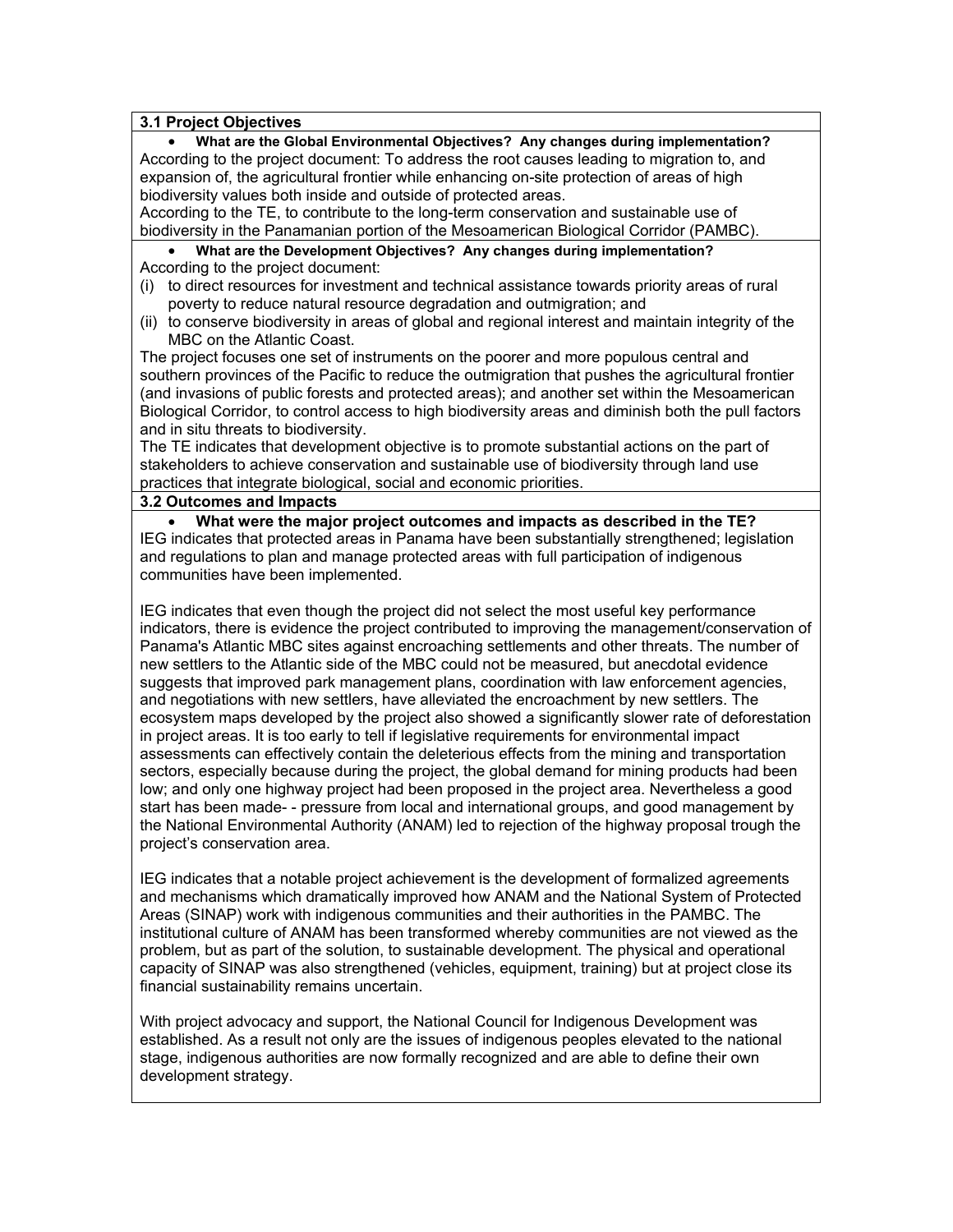IEG indicates that a total of 100 subprojects were implemented in 118 (appraisal target was 100) communities (75% of which were indigenous groups) and directly benefited 35,000 people. All subprojects promote land use techniques consistent with conservation and the sustainable use of biodiversity. While there were some problems, the Beneficiary Assessment found the subprojects overwhelmingly popular and participants recounted their gains in technical and organizational skills. However the financial sustainability for some of the "productive" subprojects is uncertain.

| 4. GEF OFFICE OF M&E ASSESSMENT                                                                                                                                                                                                                                                                                                                                                                                                                                                                                                                                                                                                                                                                                                                                                                                                               |
|-----------------------------------------------------------------------------------------------------------------------------------------------------------------------------------------------------------------------------------------------------------------------------------------------------------------------------------------------------------------------------------------------------------------------------------------------------------------------------------------------------------------------------------------------------------------------------------------------------------------------------------------------------------------------------------------------------------------------------------------------------------------------------------------------------------------------------------------------|
| 4.1 Outcomes<br><b>Rating: S</b>                                                                                                                                                                                                                                                                                                                                                                                                                                                                                                                                                                                                                                                                                                                                                                                                              |
| A Relevance<br>S                                                                                                                                                                                                                                                                                                                                                                                                                                                                                                                                                                                                                                                                                                                                                                                                                              |
| In retrospect, were the project's outcomes consistent with the focal                                                                                                                                                                                                                                                                                                                                                                                                                                                                                                                                                                                                                                                                                                                                                                          |
| areas/operational program strategies? Explain                                                                                                                                                                                                                                                                                                                                                                                                                                                                                                                                                                                                                                                                                                                                                                                                 |
| IEG indicates that the project objectives were consistent with the CAS of 1994 and 1998, and the                                                                                                                                                                                                                                                                                                                                                                                                                                                                                                                                                                                                                                                                                                                                              |
| Interim Strategy Note of 2005 where environmental conservation and sustainable growth were                                                                                                                                                                                                                                                                                                                                                                                                                                                                                                                                                                                                                                                                                                                                                    |
| strongly associated with poverty reduction strategies, and where there was a focus on the                                                                                                                                                                                                                                                                                                                                                                                                                                                                                                                                                                                                                                                                                                                                                     |
| entrenched poverty of rural and indigenous groups. From the GEF perspective, the project is                                                                                                                                                                                                                                                                                                                                                                                                                                                                                                                                                                                                                                                                                                                                                   |
| relevant in the context of OP3, Forest Ecosystems and OP4, Mountain Ecosystems.                                                                                                                                                                                                                                                                                                                                                                                                                                                                                                                                                                                                                                                                                                                                                               |
| <b>B Effectiveness</b>                                                                                                                                                                                                                                                                                                                                                                                                                                                                                                                                                                                                                                                                                                                                                                                                                        |
| Are the project outcomes as described in the TE commensurable with the expected<br>$\bullet$                                                                                                                                                                                                                                                                                                                                                                                                                                                                                                                                                                                                                                                                                                                                                  |
| outcomes (as described in the project document) and the problems the project was<br>intended to address (i.e. original or modified project objectives)?                                                                                                                                                                                                                                                                                                                                                                                                                                                                                                                                                                                                                                                                                       |
| IEG indicates that the project objective was substantially achieved with some shortcomings.                                                                                                                                                                                                                                                                                                                                                                                                                                                                                                                                                                                                                                                                                                                                                   |
| The concept of the Mesoamerican Biological Corridor and its importance to sustainable                                                                                                                                                                                                                                                                                                                                                                                                                                                                                                                                                                                                                                                                                                                                                         |
| development in Panama is now fairly well understood by society at large, and the communities,                                                                                                                                                                                                                                                                                                                                                                                                                                                                                                                                                                                                                                                                                                                                                 |
| settlers and indigenous groups who reside therein. In addition there is anecdotal evidence of a                                                                                                                                                                                                                                                                                                                                                                                                                                                                                                                                                                                                                                                                                                                                               |
| slow down in the rate of deforestation of the project area and human encroachment. However,                                                                                                                                                                                                                                                                                                                                                                                                                                                                                                                                                                                                                                                                                                                                                   |
| this awareness has not reached a level to generate public debate with respect to the potential                                                                                                                                                                                                                                                                                                                                                                                                                                                                                                                                                                                                                                                                                                                                                |
| threats from the mining and transportation sectors that have interests in Panama's MBC area. At                                                                                                                                                                                                                                                                                                                                                                                                                                                                                                                                                                                                                                                                                                                                               |
| the project level, the lack of a project implementation plan (PIP), a good M&E system from the                                                                                                                                                                                                                                                                                                                                                                                                                                                                                                                                                                                                                                                                                                                                                |
| beginning and changes in Bank task managers contributed to implementation delays.                                                                                                                                                                                                                                                                                                                                                                                                                                                                                                                                                                                                                                                                                                                                                             |
| According to IEG, the biodiversity monitoring system is being established, although it was not fully<br>operational during the project. Collectively, analysis of data gleaned from vegetation and<br>ecosystem mapping (satellite imagery) and rapid ecological evaluations, has provided essential<br>information on the most critical sites and the impact of population pressures. These maps (widely<br>used by researchers, academia and environmentalists) facilitate not only in-country assessments<br>and planning but also cross-country work on biodiversity along the entire Mesoamerican<br>Biological Corridor. A network of universities, researchers and NGOs are now collaborating with<br>ANAM to collect, analyze and disseminate the biodiversity data gathered. Monitoring of<br>endangered species has been initiated. |
| <b>MS</b><br><b>C Efficiency (cost-effectiveness)</b>                                                                                                                                                                                                                                                                                                                                                                                                                                                                                                                                                                                                                                                                                                                                                                                         |
| Include an assessment of outcomes and impacts in relation to inputs, costs, and<br>$\bullet$                                                                                                                                                                                                                                                                                                                                                                                                                                                                                                                                                                                                                                                                                                                                                  |
| implementation times based on the following questions: Was the project cost -                                                                                                                                                                                                                                                                                                                                                                                                                                                                                                                                                                                                                                                                                                                                                                 |
| effective? How does the cost-time Vs. outcomes compare to other similar                                                                                                                                                                                                                                                                                                                                                                                                                                                                                                                                                                                                                                                                                                                                                                       |
| projects? Was the project implementation delayed due to any bureaucratic,                                                                                                                                                                                                                                                                                                                                                                                                                                                                                                                                                                                                                                                                                                                                                                     |
| administrative or political problems?                                                                                                                                                                                                                                                                                                                                                                                                                                                                                                                                                                                                                                                                                                                                                                                                         |
| IEG indicates that the ICR did not, but could have, provided some discussion on efficiency, eg. by                                                                                                                                                                                                                                                                                                                                                                                                                                                                                                                                                                                                                                                                                                                                            |
| ascertaining whether the actual unit costs for certain activities were within the appraisal<br>projections.                                                                                                                                                                                                                                                                                                                                                                                                                                                                                                                                                                                                                                                                                                                                   |
| More importantly, this is a GEF project, and the ICR should have reported on whether the                                                                                                                                                                                                                                                                                                                                                                                                                                                                                                                                                                                                                                                                                                                                                      |
| estimated local and global benefits (the GEF increment) ex ante (Annex 4, PAD) actually worked                                                                                                                                                                                                                                                                                                                                                                                                                                                                                                                                                                                                                                                                                                                                                |
| out. It would have been a qualitative assessment but would still have given some indication of                                                                                                                                                                                                                                                                                                                                                                                                                                                                                                                                                                                                                                                                                                                                                |
| project efficiency.                                                                                                                                                                                                                                                                                                                                                                                                                                                                                                                                                                                                                                                                                                                                                                                                                           |
| IEG suggests that the WB may have reduced their contribution to the project from \$2.29 million                                                                                                                                                                                                                                                                                                                                                                                                                                                                                                                                                                                                                                                                                                                                               |
| as initially projected to \$0.2 million but that this is unclear from the ICR. If this is true, it is possible                                                                                                                                                                                                                                                                                                                                                                                                                                                                                                                                                                                                                                                                                                                                |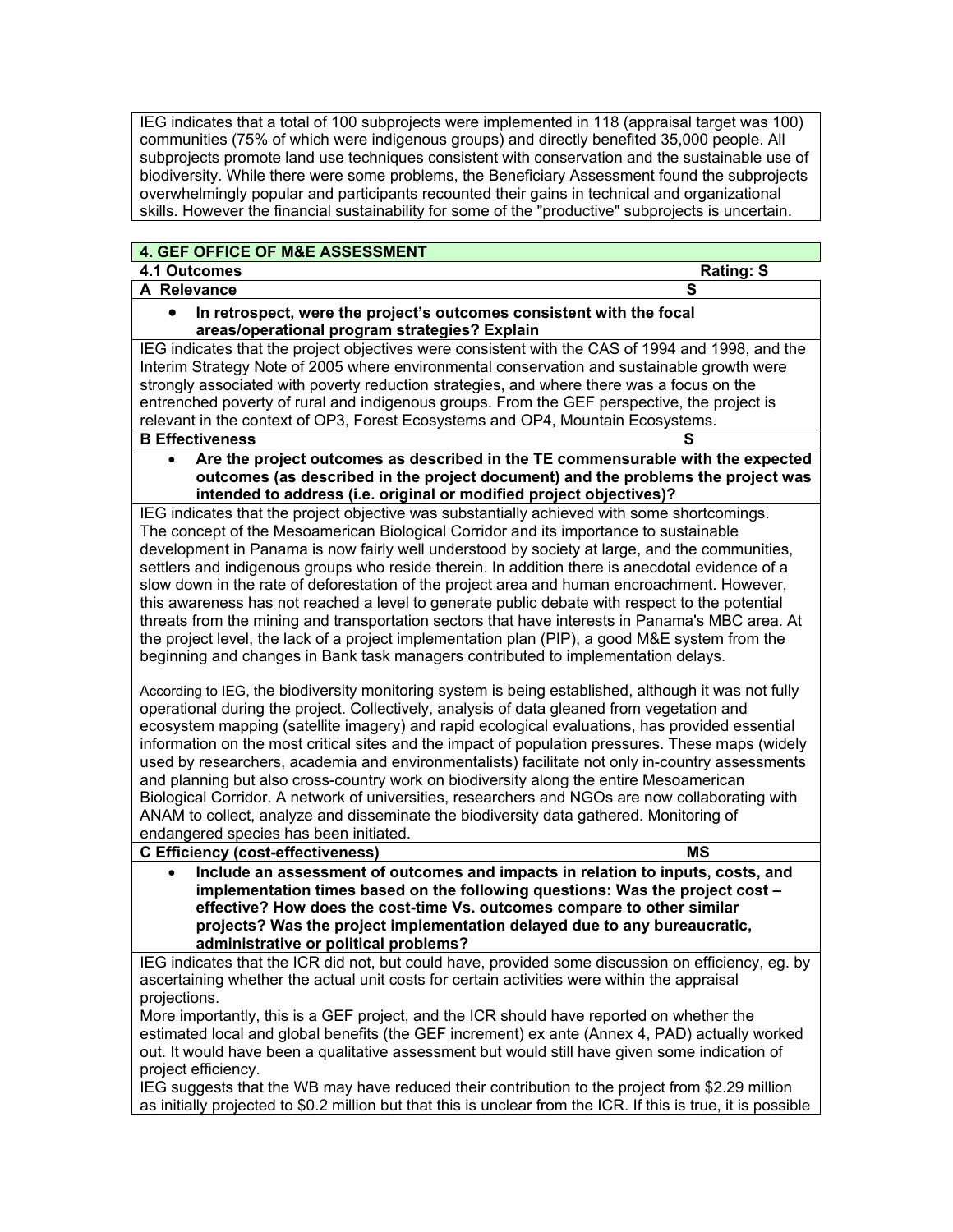that the GEF ended up paying for more than the incremental costs of subprojects of communities that are consistent with biodiversity objectives and sustainable uses, and instead paid for a larger portion of these subprojects, which is contrary to the purpose of GEF funds and would diminish the cost-effectiveness of the use of GEF funds.

**4.2 Likelihood of sustainability.** Using the following sustainability criteria, include an assessment of sustainability of project outcomes and impacts based on the information presented in the TE.

| The TE indicates that one threat to sustainability is ANAM's limited financial resources. Furthermore, the<br>financial sustainability of the production sub projects is uncertain and therefore, after project closure, if these<br>subprojects are indeed unsustainable financially, then local populations could have an incentive to migrate in<br>search of better opportunities, and occupy areas in the MBC, thus diminishing the achievements of the<br>project.<br>B<br>Socio political<br><b>Rating: L</b><br>The TE indicates that the prospects of sustainability at the local and regional levels seem highly likely given<br>the already evident changes in ANAM's role and its relation with communities, the growing awareness of the<br>relevance of conservation and sustainable use of natural resources to the livelihoods and heritage of<br>individuals and communities, increased knowledge and involvement of children through their schools, the<br>validation of the four protected areas management plans by the local communities and indigenous<br>comarcas, and the linking up of this project's efforts with new investment projects in the PAMBC which can<br>build on its achievements. The TE indicates that ANAM's continued a permanent communication with<br>leaders of the comarcas; continued technical assistance to communities which carried out subprojects;<br>provided a training plan in marketing for beneficiary groups; and provided information to the beneficiary<br>groups on public and private sources of funding and technical assistance so that they can continue to grow.<br>C<br><b>Rating: L</b><br>Institutional framework and governance<br>The TE indicates that the new laws and mechanisms for conservation and environmental management<br>supported by the project (such as the proposed modifications to the rules governing Environmental Impact<br>Assessments to include among other aspects the Mesoamerican Biological Corridor) make it likely that the<br>project's achievements will be carried forward. Likewise, Panama's continued engagement as part of the<br>Central American Commission on Environment and Development (Commission Centroamericano de |
|------------------------------------------------------------------------------------------------------------------------------------------------------------------------------------------------------------------------------------------------------------------------------------------------------------------------------------------------------------------------------------------------------------------------------------------------------------------------------------------------------------------------------------------------------------------------------------------------------------------------------------------------------------------------------------------------------------------------------------------------------------------------------------------------------------------------------------------------------------------------------------------------------------------------------------------------------------------------------------------------------------------------------------------------------------------------------------------------------------------------------------------------------------------------------------------------------------------------------------------------------------------------------------------------------------------------------------------------------------------------------------------------------------------------------------------------------------------------------------------------------------------------------------------------------------------------------------------------------------------------------------------------------------------------------------------------------------------------------------------------------------------------------------------------------------------------------------------------------------------------------------------------------------------------------------------------------------------------------------------------------------------------------------------------------------------------------------------------------------------------------------------------------------------------------------------------------------------------------------------|
|                                                                                                                                                                                                                                                                                                                                                                                                                                                                                                                                                                                                                                                                                                                                                                                                                                                                                                                                                                                                                                                                                                                                                                                                                                                                                                                                                                                                                                                                                                                                                                                                                                                                                                                                                                                                                                                                                                                                                                                                                                                                                                                                                                                                                                          |
|                                                                                                                                                                                                                                                                                                                                                                                                                                                                                                                                                                                                                                                                                                                                                                                                                                                                                                                                                                                                                                                                                                                                                                                                                                                                                                                                                                                                                                                                                                                                                                                                                                                                                                                                                                                                                                                                                                                                                                                                                                                                                                                                                                                                                                          |
|                                                                                                                                                                                                                                                                                                                                                                                                                                                                                                                                                                                                                                                                                                                                                                                                                                                                                                                                                                                                                                                                                                                                                                                                                                                                                                                                                                                                                                                                                                                                                                                                                                                                                                                                                                                                                                                                                                                                                                                                                                                                                                                                                                                                                                          |
|                                                                                                                                                                                                                                                                                                                                                                                                                                                                                                                                                                                                                                                                                                                                                                                                                                                                                                                                                                                                                                                                                                                                                                                                                                                                                                                                                                                                                                                                                                                                                                                                                                                                                                                                                                                                                                                                                                                                                                                                                                                                                                                                                                                                                                          |
|                                                                                                                                                                                                                                                                                                                                                                                                                                                                                                                                                                                                                                                                                                                                                                                                                                                                                                                                                                                                                                                                                                                                                                                                                                                                                                                                                                                                                                                                                                                                                                                                                                                                                                                                                                                                                                                                                                                                                                                                                                                                                                                                                                                                                                          |
|                                                                                                                                                                                                                                                                                                                                                                                                                                                                                                                                                                                                                                                                                                                                                                                                                                                                                                                                                                                                                                                                                                                                                                                                                                                                                                                                                                                                                                                                                                                                                                                                                                                                                                                                                                                                                                                                                                                                                                                                                                                                                                                                                                                                                                          |
|                                                                                                                                                                                                                                                                                                                                                                                                                                                                                                                                                                                                                                                                                                                                                                                                                                                                                                                                                                                                                                                                                                                                                                                                                                                                                                                                                                                                                                                                                                                                                                                                                                                                                                                                                                                                                                                                                                                                                                                                                                                                                                                                                                                                                                          |
|                                                                                                                                                                                                                                                                                                                                                                                                                                                                                                                                                                                                                                                                                                                                                                                                                                                                                                                                                                                                                                                                                                                                                                                                                                                                                                                                                                                                                                                                                                                                                                                                                                                                                                                                                                                                                                                                                                                                                                                                                                                                                                                                                                                                                                          |
|                                                                                                                                                                                                                                                                                                                                                                                                                                                                                                                                                                                                                                                                                                                                                                                                                                                                                                                                                                                                                                                                                                                                                                                                                                                                                                                                                                                                                                                                                                                                                                                                                                                                                                                                                                                                                                                                                                                                                                                                                                                                                                                                                                                                                                          |
|                                                                                                                                                                                                                                                                                                                                                                                                                                                                                                                                                                                                                                                                                                                                                                                                                                                                                                                                                                                                                                                                                                                                                                                                                                                                                                                                                                                                                                                                                                                                                                                                                                                                                                                                                                                                                                                                                                                                                                                                                                                                                                                                                                                                                                          |
|                                                                                                                                                                                                                                                                                                                                                                                                                                                                                                                                                                                                                                                                                                                                                                                                                                                                                                                                                                                                                                                                                                                                                                                                                                                                                                                                                                                                                                                                                                                                                                                                                                                                                                                                                                                                                                                                                                                                                                                                                                                                                                                                                                                                                                          |
|                                                                                                                                                                                                                                                                                                                                                                                                                                                                                                                                                                                                                                                                                                                                                                                                                                                                                                                                                                                                                                                                                                                                                                                                                                                                                                                                                                                                                                                                                                                                                                                                                                                                                                                                                                                                                                                                                                                                                                                                                                                                                                                                                                                                                                          |
|                                                                                                                                                                                                                                                                                                                                                                                                                                                                                                                                                                                                                                                                                                                                                                                                                                                                                                                                                                                                                                                                                                                                                                                                                                                                                                                                                                                                                                                                                                                                                                                                                                                                                                                                                                                                                                                                                                                                                                                                                                                                                                                                                                                                                                          |
|                                                                                                                                                                                                                                                                                                                                                                                                                                                                                                                                                                                                                                                                                                                                                                                                                                                                                                                                                                                                                                                                                                                                                                                                                                                                                                                                                                                                                                                                                                                                                                                                                                                                                                                                                                                                                                                                                                                                                                                                                                                                                                                                                                                                                                          |
|                                                                                                                                                                                                                                                                                                                                                                                                                                                                                                                                                                                                                                                                                                                                                                                                                                                                                                                                                                                                                                                                                                                                                                                                                                                                                                                                                                                                                                                                                                                                                                                                                                                                                                                                                                                                                                                                                                                                                                                                                                                                                                                                                                                                                                          |
|                                                                                                                                                                                                                                                                                                                                                                                                                                                                                                                                                                                                                                                                                                                                                                                                                                                                                                                                                                                                                                                                                                                                                                                                                                                                                                                                                                                                                                                                                                                                                                                                                                                                                                                                                                                                                                                                                                                                                                                                                                                                                                                                                                                                                                          |
|                                                                                                                                                                                                                                                                                                                                                                                                                                                                                                                                                                                                                                                                                                                                                                                                                                                                                                                                                                                                                                                                                                                                                                                                                                                                                                                                                                                                                                                                                                                                                                                                                                                                                                                                                                                                                                                                                                                                                                                                                                                                                                                                                                                                                                          |
|                                                                                                                                                                                                                                                                                                                                                                                                                                                                                                                                                                                                                                                                                                                                                                                                                                                                                                                                                                                                                                                                                                                                                                                                                                                                                                                                                                                                                                                                                                                                                                                                                                                                                                                                                                                                                                                                                                                                                                                                                                                                                                                                                                                                                                          |
|                                                                                                                                                                                                                                                                                                                                                                                                                                                                                                                                                                                                                                                                                                                                                                                                                                                                                                                                                                                                                                                                                                                                                                                                                                                                                                                                                                                                                                                                                                                                                                                                                                                                                                                                                                                                                                                                                                                                                                                                                                                                                                                                                                                                                                          |
|                                                                                                                                                                                                                                                                                                                                                                                                                                                                                                                                                                                                                                                                                                                                                                                                                                                                                                                                                                                                                                                                                                                                                                                                                                                                                                                                                                                                                                                                                                                                                                                                                                                                                                                                                                                                                                                                                                                                                                                                                                                                                                                                                                                                                                          |
|                                                                                                                                                                                                                                                                                                                                                                                                                                                                                                                                                                                                                                                                                                                                                                                                                                                                                                                                                                                                                                                                                                                                                                                                                                                                                                                                                                                                                                                                                                                                                                                                                                                                                                                                                                                                                                                                                                                                                                                                                                                                                                                                                                                                                                          |
|                                                                                                                                                                                                                                                                                                                                                                                                                                                                                                                                                                                                                                                                                                                                                                                                                                                                                                                                                                                                                                                                                                                                                                                                                                                                                                                                                                                                                                                                                                                                                                                                                                                                                                                                                                                                                                                                                                                                                                                                                                                                                                                                                                                                                                          |
| Ambiente y Desarrollo, or CCAD) and the Mesoamerican Biological Corridor (MBC), and its commitments                                                                                                                                                                                                                                                                                                                                                                                                                                                                                                                                                                                                                                                                                                                                                                                                                                                                                                                                                                                                                                                                                                                                                                                                                                                                                                                                                                                                                                                                                                                                                                                                                                                                                                                                                                                                                                                                                                                                                                                                                                                                                                                                      |
| under the Convention on Biological Diversity will continue to focus attention on the efforts in the PAMBC.                                                                                                                                                                                                                                                                                                                                                                                                                                                                                                                                                                                                                                                                                                                                                                                                                                                                                                                                                                                                                                                                                                                                                                                                                                                                                                                                                                                                                                                                                                                                                                                                                                                                                                                                                                                                                                                                                                                                                                                                                                                                                                                               |
| According to the TE the government has requested from a Bank-financed Project Preparation Facility to                                                                                                                                                                                                                                                                                                                                                                                                                                                                                                                                                                                                                                                                                                                                                                                                                                                                                                                                                                                                                                                                                                                                                                                                                                                                                                                                                                                                                                                                                                                                                                                                                                                                                                                                                                                                                                                                                                                                                                                                                                                                                                                                    |
| move forward on the roadmap and has supported the development of investments within the PAMBC area                                                                                                                                                                                                                                                                                                                                                                                                                                                                                                                                                                                                                                                                                                                                                                                                                                                                                                                                                                                                                                                                                                                                                                                                                                                                                                                                                                                                                                                                                                                                                                                                                                                                                                                                                                                                                                                                                                                                                                                                                                                                                                                                       |
| aimed at balancing economic development needs and biodiversity conservation, including the on-going                                                                                                                                                                                                                                                                                                                                                                                                                                                                                                                                                                                                                                                                                                                                                                                                                                                                                                                                                                                                                                                                                                                                                                                                                                                                                                                                                                                                                                                                                                                                                                                                                                                                                                                                                                                                                                                                                                                                                                                                                                                                                                                                      |
| National Land Administration Program (PRONAT) financed by the Bank.                                                                                                                                                                                                                                                                                                                                                                                                                                                                                                                                                                                                                                                                                                                                                                                                                                                                                                                                                                                                                                                                                                                                                                                                                                                                                                                                                                                                                                                                                                                                                                                                                                                                                                                                                                                                                                                                                                                                                                                                                                                                                                                                                                      |
| Ecological (for example, for coffee production projects, reforestation for carbon<br>D                                                                                                                                                                                                                                                                                                                                                                                                                                                                                                                                                                                                                                                                                                                                                                                                                                                                                                                                                                                                                                                                                                                                                                                                                                                                                                                                                                                                                                                                                                                                                                                                                                                                                                                                                                                                                                                                                                                                                                                                                                                                                                                                                   |
| sequestration under OP12, etc.)<br><b>Rating: U/A</b>                                                                                                                                                                                                                                                                                                                                                                                                                                                                                                                                                                                                                                                                                                                                                                                                                                                                                                                                                                                                                                                                                                                                                                                                                                                                                                                                                                                                                                                                                                                                                                                                                                                                                                                                                                                                                                                                                                                                                                                                                                                                                                                                                                                    |
| None described in the TE                                                                                                                                                                                                                                                                                                                                                                                                                                                                                                                                                                                                                                                                                                                                                                                                                                                                                                                                                                                                                                                                                                                                                                                                                                                                                                                                                                                                                                                                                                                                                                                                                                                                                                                                                                                                                                                                                                                                                                                                                                                                                                                                                                                                                 |

# **4.3 Catalytic role**

| a. Production of a public good |
|--------------------------------|
| b. Demonstration               |
| c. Replication                 |
| d. Scaling up                  |

#### **4.4 Assessment of the project's monitoring and evaluation system based on the information in the TE**

| The PAD does not include a log frame and a separate section on M&E. It only indicates that an<br>M&E plan will be developed during project implementation. It, however, does have a discussion |                   |  |
|------------------------------------------------------------------------------------------------------------------------------------------------------------------------------------------------|-------------------|--|
|                                                                                                                                                                                                |                   |  |
|                                                                                                                                                                                                |                   |  |
| on project risks.                                                                                                                                                                              |                   |  |
| <b>B.</b> M&E plan Implementation                                                                                                                                                              | <b>Rating: MS</b> |  |
| According to IEG, the development of a systematic biodiversity monitoring (eventually to be                                                                                                    |                   |  |
| integrated into the National Environmental Information System) has completed its initial stage of                                                                                              |                   |  |
| development. However, IEG found that the choice of key performance indicators was less than                                                                                                    |                   |  |
| ideal: one could not be effectively collected, and the other two were too narrow or broad to                                                                                                   |                   |  |
| determine overall project impact. There was also inadequate data from the project M&E to assess                                                                                                |                   |  |
|                                                                                                                                                                                                |                   |  |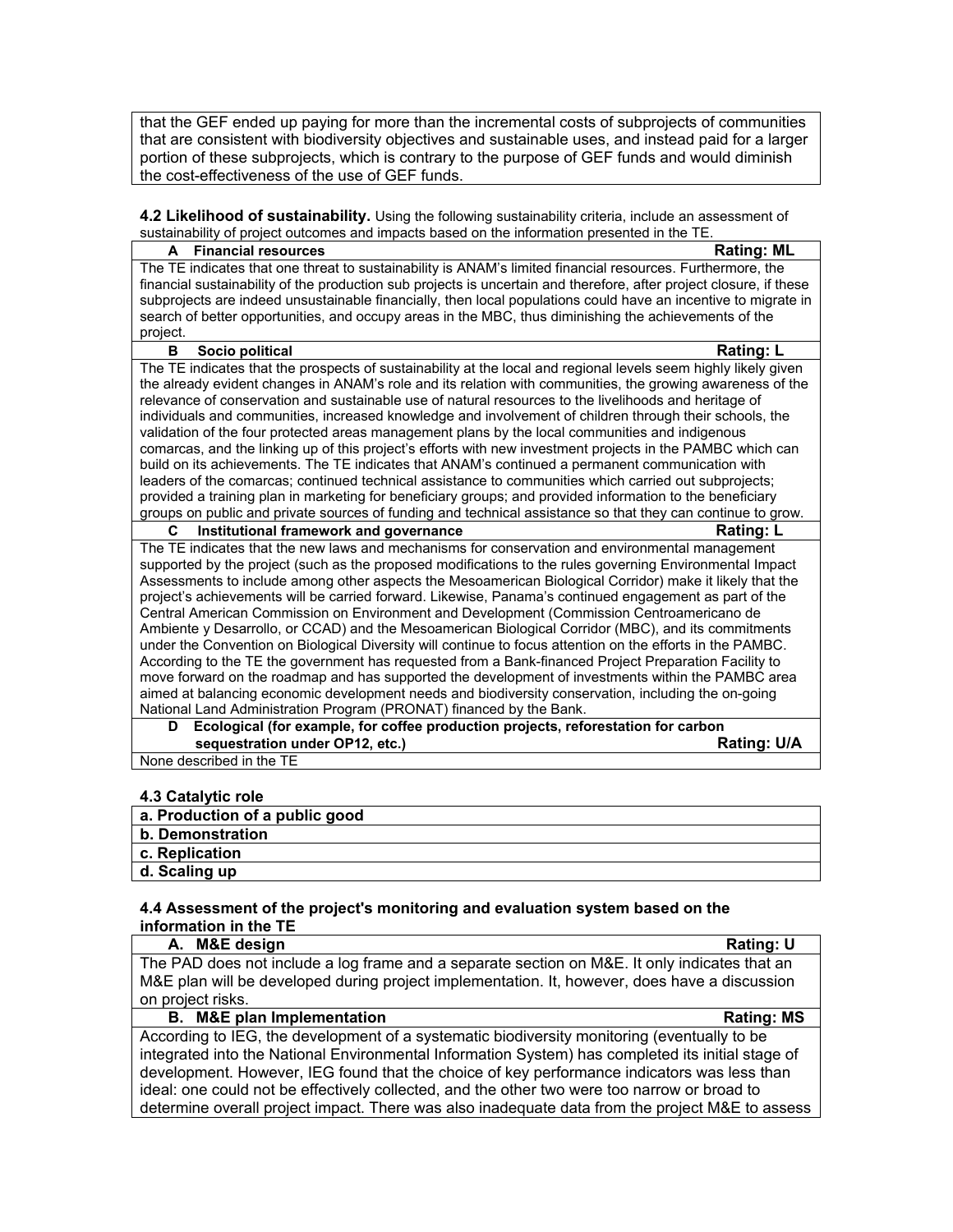the cumulative impact of the community subprojects (a key component) on conservation of globally important biodiversity. Nonetheless the project benefited from the MTR and independent evaluations commissioned by the project.

It seems that the log frame was used as a basic tool to measure progress towards some objectives. The TE indicates that another area where ANAM's performance could have been better is timely follow through on key activities, such as: design and implementation of the biodiversity monitoring system; setting up the monitoring and evaluation system of the project, and gathering baseline information; approving the four protected area management plans so that implementation could begin during the project; and developing a sustainable financing strategy for the SINAP, although one notes that important building blocks (i.e., individual park strategies) were developed. ANAM compensated for the lack of the project M&E system by good progress reports, and excellent mid-term review and completion reports prepared by independent evaluation teams.

IEG indicates that ecological mapping and other project financed monitoring of biodiversity, was completed as planned, but provisions were inadequate (including technical assistance) for thorough analysis, interpretation and the dissemination of this knowledge. At project end, remedial action was taken on this and the issue was resolved.

#### **C. M&E budgeted and properly funded Rating: S**

Based on the information provided in the PAD, the project had components such as Biodiversity Monitoring and Project Management where in M&E related activities have been included. These components seem to be well funded. The TE informs that the project implemented the Biodiversity Monitoring component successfully.

**Can the project M&E system be considered a good practice?** No

#### **4.4 Lessons**

Project lessons as described in the TE

**What lessons mentioned in the TE that can be considered a good practice or approaches to avoid and could have application for other GEF projects?**

Integration of indigenous people in the design and implementation of project activities can have an appreciable impact on project success. Given that indigenous peoples generally occupy some of the best lands for biodiversity conservation, it is critical to ensure their full participation in determining how biodiversity is best conserved.

A common weakness of projects providing small grants for productive investments is the lack of attention to marketing issues as part of subproject design, and of technical assistance to beneficiaries to address these challenges during implementation. Many organizations benefiting from subprojects in this project were ill-equipped to face these challenges.

In GEF projects with a community driven development subprojects component, the potential and actual contribution of these subprojects to the conservation of biodiversity of global importance needs to be better analyzed ex-ante and measured ex-post. Furthermore, the targeting of certain types of subprojects to locations where they could make the best contribution, needs to be considered.

**4.5 Quality of the evaluation report** Provide a number rating 1-6 to each criteria based on: Highly Satisfactory = 6, Satisfactory = 5, Moderately Satisfactory = 4, Moderately Unsatisfactory = 3, Unsatisfactory = 2, and Highly Unsatisfactory = 1. Please refer to the "Criteria for the assessment of the quality of terminal evaluation reports" in the document "Ratings for the achievement of objectives, sustainability of outcomes and impacts, quality of terminal evaluation reports and project M&E systems" for further definitions of the ratings.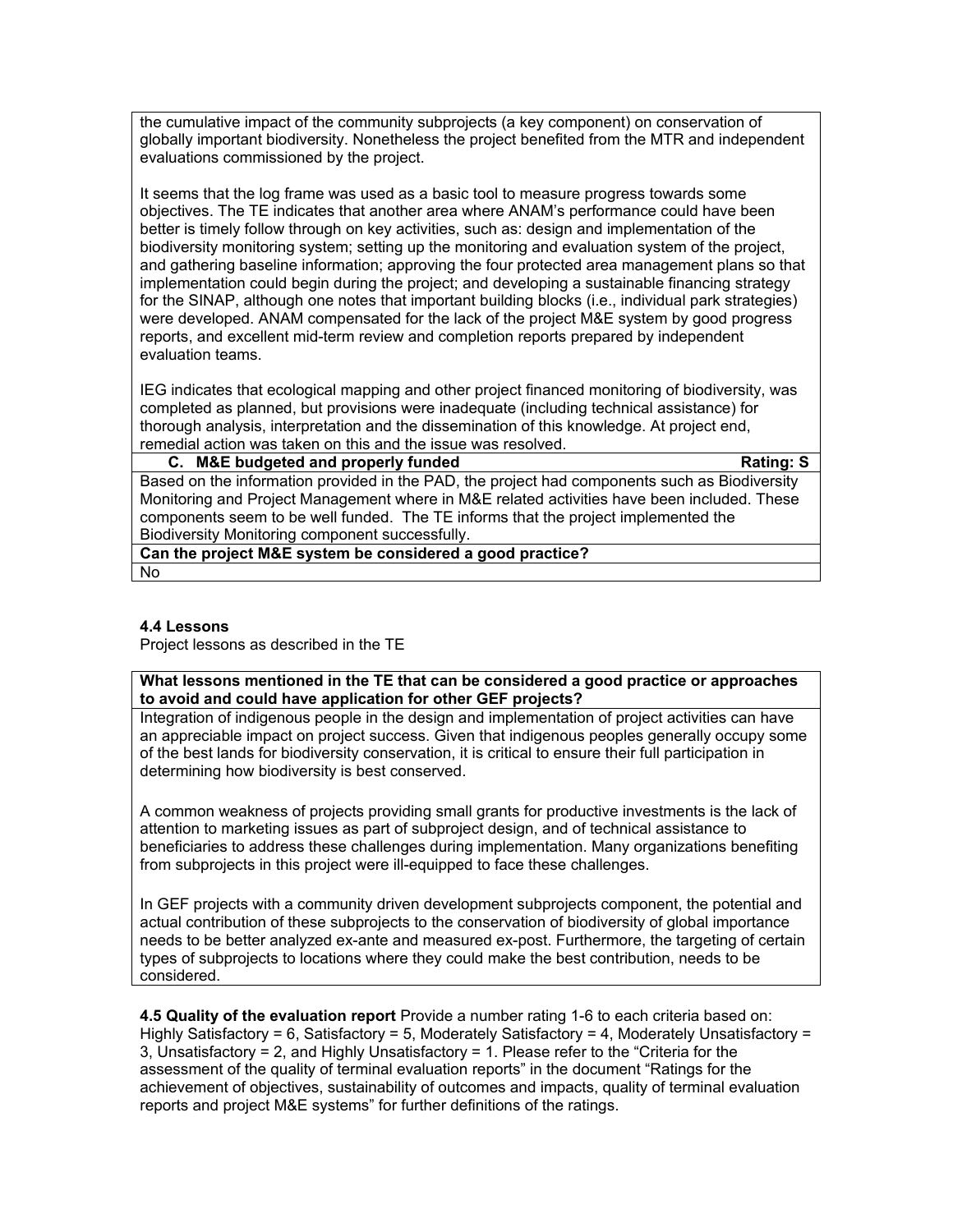# **4.5.1 Comments on the summary of project ratings and terminal evaluation findings**

In some cases the GEF Office of M&E may have independent information collected for example, through a field visit or independent evaluators working for the Office of M&E. If substantial independent information has been collected, then complete this section with any comments about the project. None.

| 4.5.2 Quality of terminal evaluation report                                        | Ratings   |
|------------------------------------------------------------------------------------|-----------|
| A. Does the report contain an assessment of relevant outcomes and                  | <b>MS</b> |
| impacts of the project and the achievement of the objectives?                      |           |
| The ICR provided a candid and comprehensive account of project experience.         |           |
| However the ICR can be faulted for not discussing project efficiency. As           |           |
| required for GEF projects, a detailed estimation (albeit qualitative) of the local |           |
| and global benefits to be achieved had been presented in Annex 4 of the PAD.       |           |
| The ICR should have assessed if indeed these were achieved and how                 |           |
| efficiently, given the costs expended. Especially in light of the reduced project  |           |
| costs.                                                                             |           |
| Comments from the Borrower (full text of their completion report was attached)     |           |
| corroborated the ICR findings.                                                     |           |
| B. Is the report internally consistent, is the evidence                            | S         |
| complete/convincing and are the IA ratings substantiated? yes                      |           |
| C. Does the report properly assess project sustainability and /or a project        | S         |
| exit strategy? Yes, the discussion on sustainability touches of key aspects        |           |
| and shortcomings as well as the transition to regular operations through           |           |
| other activities carried out by the government with the assistance of other        |           |
| agencies and building in the projects approach.                                    |           |
| D. Are the lessons learned supported by the evidence presented and are             | S         |
| they comprehensive? Yes                                                            |           |
| E. Does the report include the actual project costs (total and per activity)       | MU        |
| and actual co-financing used?                                                      |           |
| IEG indicates that at appraisal, IBRD/IDA was to contribute \$2.29 million, GEF    |           |
| \$8.4 million, the government \$1.0 million, beneficiaries \$1.1 million, making a |           |
| total of \$12.8 million. Actual project costs were \$10.3 million, with the        |           |
| government bearing \$1.1 million and the beneficiaries only \$0.6 million. It is   |           |
| unclear (although likely according to IEG) from the ICR whether the remaining      |           |
| \$8.4 million was supported entirely by the GEF grant, (ie. with little or no      |           |
| IBRD/IDA support). The project experienced implementation delays partly as a       |           |
| result of Panama's presidential elections, and partly due to lack of Bank          |           |
| oversight. It was extended by one year to close in June 30, 2005. There is some    |           |
| inconsistency in financial data presented in the ICR's Annex 2, fourth table and   |           |
| para 5.4 in the text. For example, the ICR indicates that "Total actual project    |           |
| costs were US\$10.3 million, 98% of the total project cost estimated at            |           |
| appraisal", but \$10.3 million is 80% of the cost at appraisal.                    |           |
| The ICR should have explained better why funds were reduced and whether            |           |
| this reduction came from IBRD/IDA initial contribution commitment, and any         |           |
| impacts this may have had on the incremental cost requirement of the GEF.          |           |
| Does the report present an assessment of project M&E systems? Yes, it<br>F.        | S         |
| provides a very candid assessment of M&E detailing its shortcomings and the        |           |
| information that the project was able to collect in an anecdotal manner.           |           |

| 4.6 Is a technical assessment of the project impacts    | Yes: X | No: |
|---------------------------------------------------------|--------|-----|
| described in the TE recommended? Please place an "X" in |        |     |
| the appropriate box and explain below.                  |        |     |